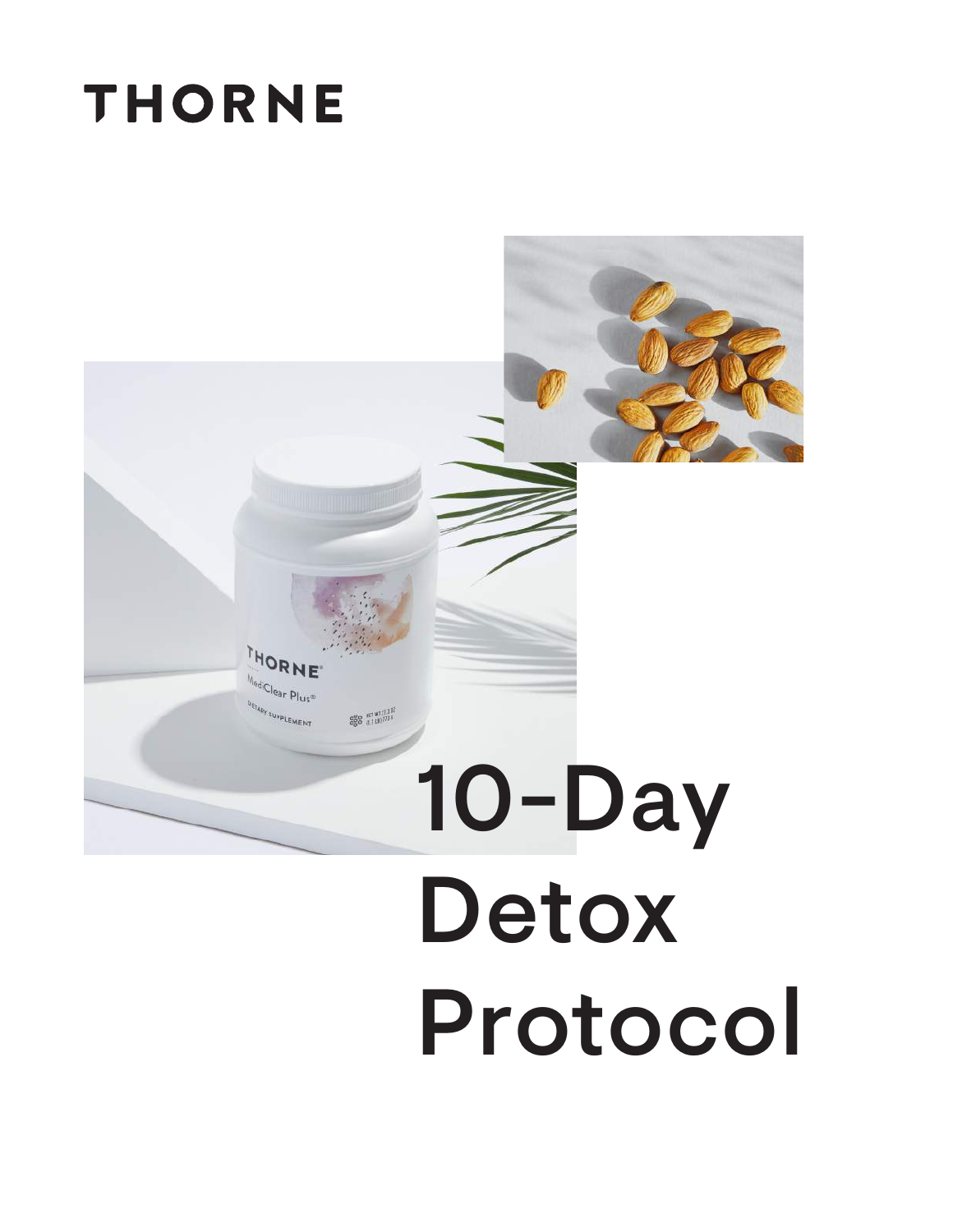

## **Overview**

Many of the body's systems, including the digestive system, carbohydrate metabolism, cardiovascular system, and immune system can be adversely affected as a direct result of our diets. Allergies and exposure to toxins in food, water, and the environment are being increasingly recognized as major contributing factors to health problems.

The Thorne 10-Day Detox Protocol is designed to help your body detoxify by providing nutrients and botanicals essential to support efficient cleansing.\* The program also gives your body a "break" from potential allergens that can be consumed on a regular basis, as well as alcohol, caffeine, and refined sugars.

⁄ Note: To get the best results during the 10-day protocol, the consumption of potentially allergenic and toxic foods in your diet will be reduced.

\*These statements have not been evaluated by the Food and Drug Administration. These products are not intended to diagnose, treat, cure, or prevent any disease.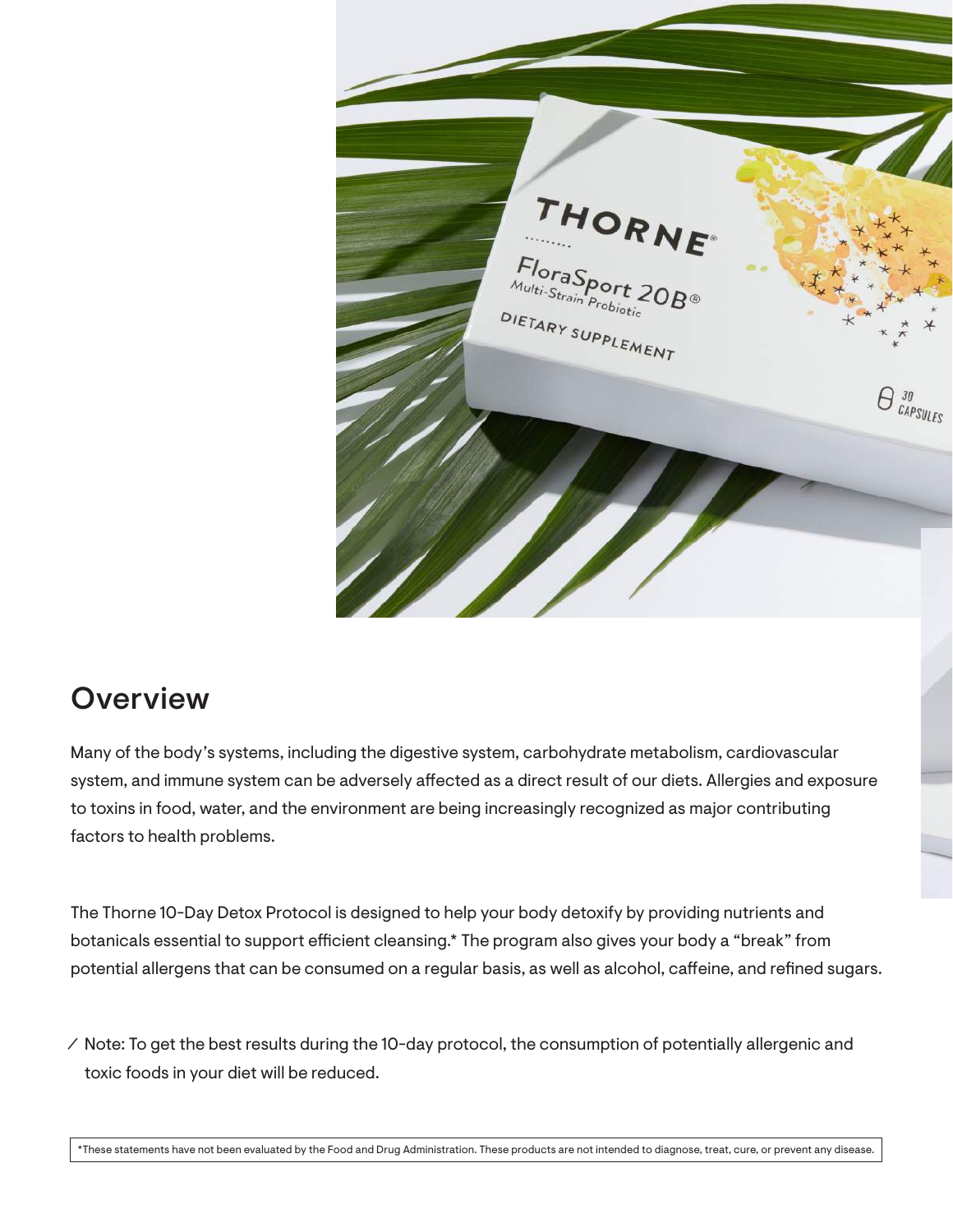



## Program Protocol

#### **MediClear® (Original, Plus, or SGS)**



1 serving (2 scoops) twice daily

⁄ Provides well-absorbed green tea phytosome to support weight management\*

- ⁄ Contains milk thistle for added liver support\*
- ⁄ Use as part of a comprehensive detoxification program\*

#### **FloraSport 20B™**



1 capsule twice daily

- ⁄ Helps maintain a healthy balance of GI flora\*
- ⁄ Positive results from a randomized, placebo-controlled trial
- ⁄ In individually-sealed blister-packs for humidity and temperature control

#### **FiberMend®**



1 serving (1 scoop) twice daily (can be mixed in MediClear shake)

- ⁄ Soluble fiber blend: mixes easily in water or preferred beverage
- ⁄ Well-tolerated: no bloating, cramping, or gas production
- ⁄ Promotes regularity\*



\*These statements have not been evaluated by the Food and Drug Administration. These products are not intended to diagnose, treat, cure, or prevent any disease.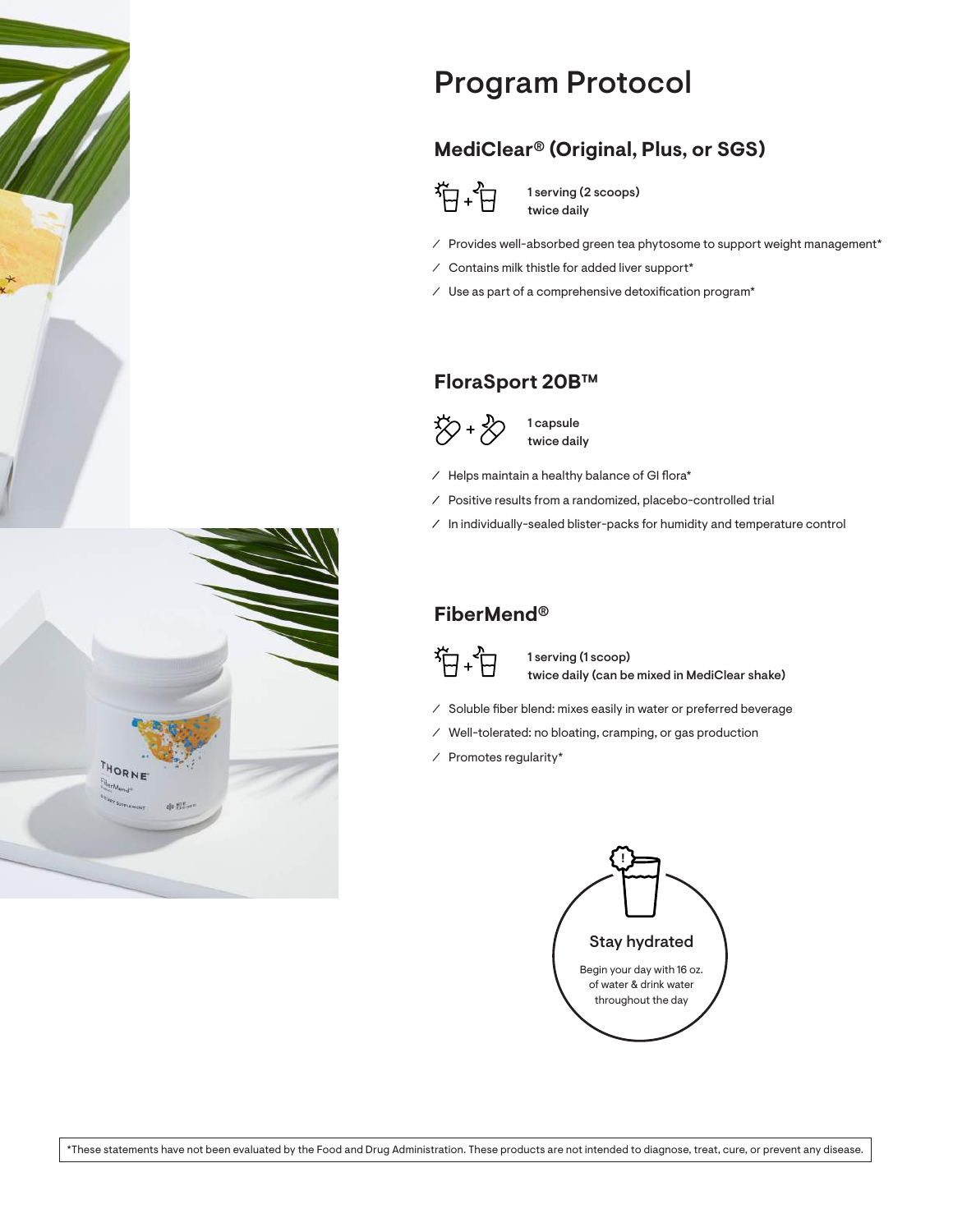# MediClear Shake Recipes



## HORNE<sup>T</sup>  $M_{\text{e-dic}}$

DIETARY SUPPLEMENT 888 WEI WI 38,2 02

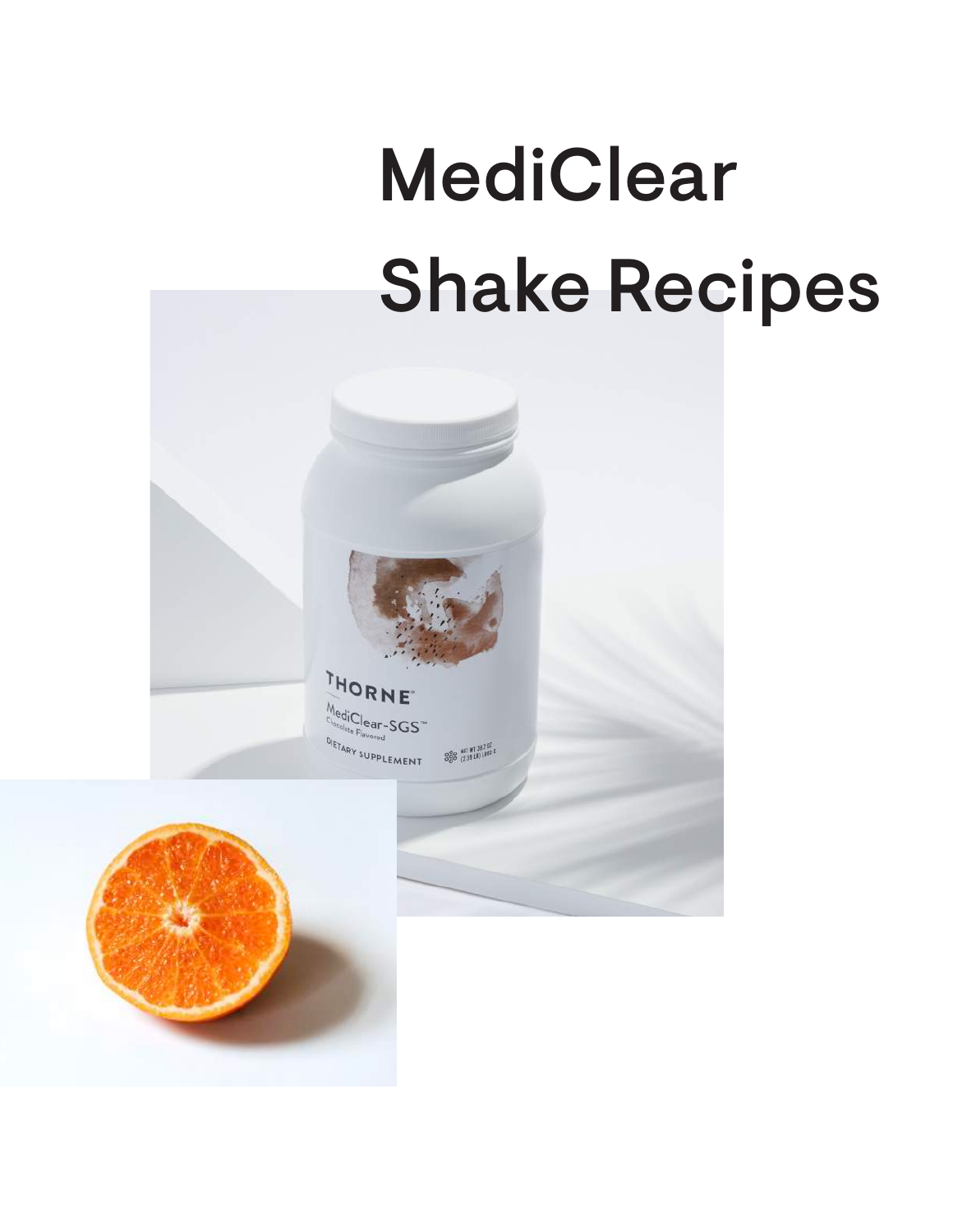#### **Super green**

#### **Ingredients**

| 2 scoops         | MediClear® or MediClear-SGS® Vanilla |
|------------------|--------------------------------------|
|                  | <b>1 handful</b> Spinach or kale     |
| 1/2              | Banana (fresh or frozen)             |
| 1 tbsp           | Almond butter                        |
| 10 <sub>oz</sub> | Water or coconut water               |
|                  |                                      |

#### **Orange creamsicle**

#### **Ingredients**

| 2 scoops | MediClear (Original, Plus, or SGS Vanilla)                                                                 |
|----------|------------------------------------------------------------------------------------------------------------|
| 1 peeled | Seedless orange                                                                                            |
| $4 - 6$  | Ice cubes                                                                                                  |
| 8-10 oz  | Vanilla coconut milk (MediClear or MediClear Plus®) or<br>unsweetened coconut milk (MediClear-SGS vanilla) |

**For a chocolate-orange shake,** use MediClear-SGS chocolate

#### **Piña colada**

#### **Ingredients**

| 2 scoops        | MediClear (Original, Plus, or SGS Vanilla) |
|-----------------|--------------------------------------------|
| 2 <sub>oz</sub> | Coconut milk (plain)                       |

| 6 oz | Pineapple juice |
|------|-----------------|

**4 oz** Ice or cold water

#### **Cocoa berry**

#### **Ingredients**

| 2 scoops  | MediClear-SGS Chocolate                                        |
|-----------|----------------------------------------------------------------|
| 1 handful | Berries of choice (fresh or frozen) or cherries                |
| 4-6       | Ice cubes                                                      |
| 10 oz     | Water, unsweetened almond milk, or<br>unsweetened coconut milk |

#### **Chocolate-almond delight**

#### **Ingredients**

|         | 2 scoops MediClear-SGS Chocolate |
|---------|----------------------------------|
| 1 small | Banana                           |
| 1 tbsp  | Almond butter                    |
| 4-6     | Ice cubes                        |
| 10 oz   | Water                            |
| -       |                                  |

**For a creamier shake,** use frozen banana (broken into pieces)

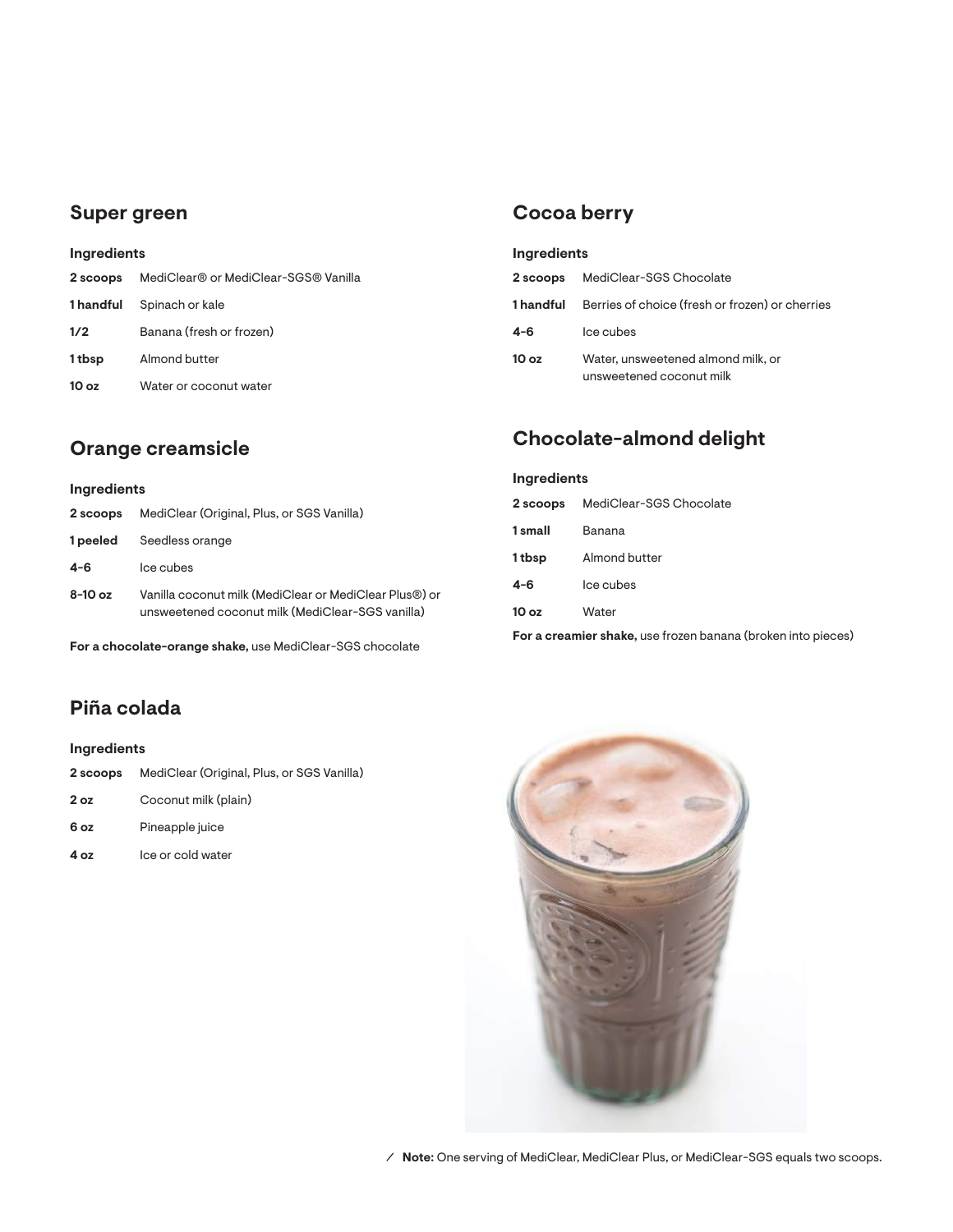## Foods to eat & avoid

#### **Fruits**

**Eat** citrus (except grapefruit), pineapple, apples, apricot, avocado, banana, berries, cherries, grapes, kiwi, mango, melons, nectarine, papaya, pear, peach, plums, etc. — fresh, unsweetened dried, frozen, or canned fruit — limit unsweetened fruit juices

**Avoid** grapefruit (can alter detoxification enzyme function for up to 72 hours), sweetened fruits, and sweetened fruit juice

#### **Vegetables**

**Eat** arugula, asparagus, artichokes, bean sprouts, bell peppers, bok choy, broccoli, Brussels sprouts, cauliflower, celery, cucumber, cabbage, eggplant, endive, escarole, all types of greens and lettuce, green beans, jicama, mushrooms, okra, green peas, radishes, squash, sweet potatoes, taro, turnips, yams, zucchini, etc. — all fresh raw, steamed, grilled, sautéed, roasted, or juiced

**Avoid** corn, tomato, tomato sauce, and any creamed vegetables **Legumes** 

#### **Meat & fish**

**Eat** fish (salmon, halibut, trout, sole, mahi mahi, cod), chicken, turkey, lamb, and wild game (venison, buffalo, elk, etc.) — organic when possible.

**Avoid** tuna and swordfish, shellfish, beef, pork, cold cuts, hot dogs, sausage, and canned meats

#### **Breads & starches**

**Eat** rice (white, brown, sushi, wild), potatoes, oats (gluten-free), quinoa, millet, tapioca, amaranth, and buckwheat

**Avoid** corn, plus all gluten-containing products including wheat, spelt, kamut, barley, and rye

**Eat** all legumes including peas and lentils (except soybeans) — beans provide an excellent source of protein

**Avoid** soybeans, tofu, tempeh, soy milk, soy sauce, and any other product containing soy proteins

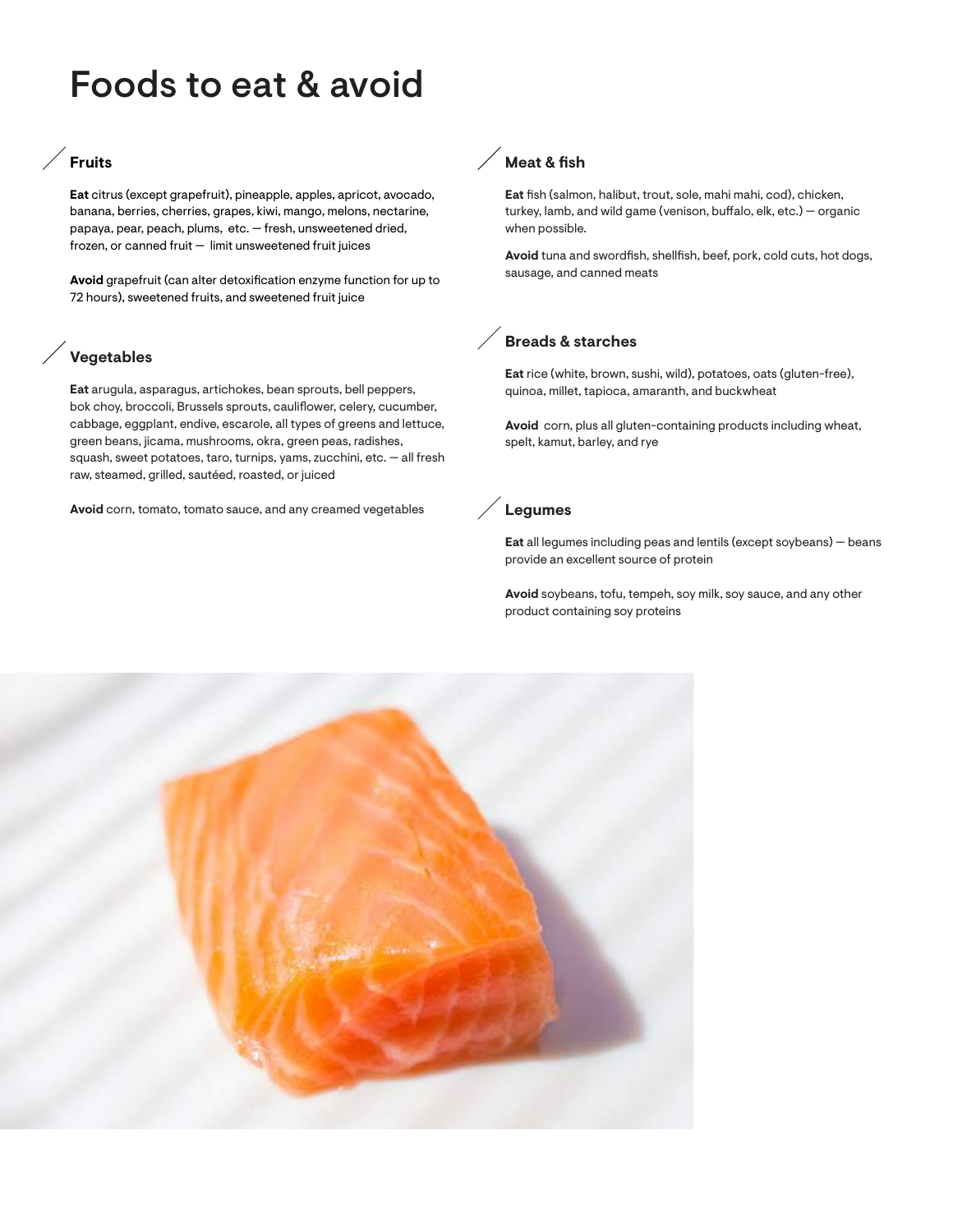



#### **Nuts & seeds**

**Eat** all nuts except peanuts – almonds, cashews, walnuts, pumpkin seeds, sunflower seeds, etc. – whole or as nut butter

**Avoid** peanuts, peanut butter, and peanut oil

#### **Dairy**

**Eat** milk substitutes such as rice milk, oat milk, coconut milk, almond or other nut milk, and egg substitutes

**Avoid** milk, cheese, cottage cheese, cream, butter, yogurt, ice cream, non-dairy creamers, soy milk, and eggs

#### **Beverages**

**Drink** filtered or distilled water, decaffeinated tea, decaffeinated green tea, herbal tea, pure fruit juices, and mineral water

**Avoid** sodas and soft drinks (including sugar-free), alcoholic beverages, sweetened fruit juice, coffee, tea, and any other caffeinated beverages

#### **Fats**

**Eat** unrefined virgin oils such as olive oil, flaxseed, coconut, sunflower, sesame, walnut, hazelnut, and pumpkin seed

**Avoid** margarine, butter, shortening, any processed or hydrogenated oils, peanut oil, mayonnaise

#### **Sweeteners**

**Eat** brown rice syrup (gluten-free), chicory syrup, stevia, blackstrap molasses, monk fruit, pure maple syrup, honey, and evaporated cane juice sugar

**Avoid** white / refined sugar, high fructose corn syrup, and corn syrup

#### **Spices & condiments**

**Eat** vinegars (except grain source), wasabi, mustard, horseradish, pesto (cheese free), and all spices

**Avoid** ketchup, relish, soy sauce, BBQ sauce, chutney, etc.